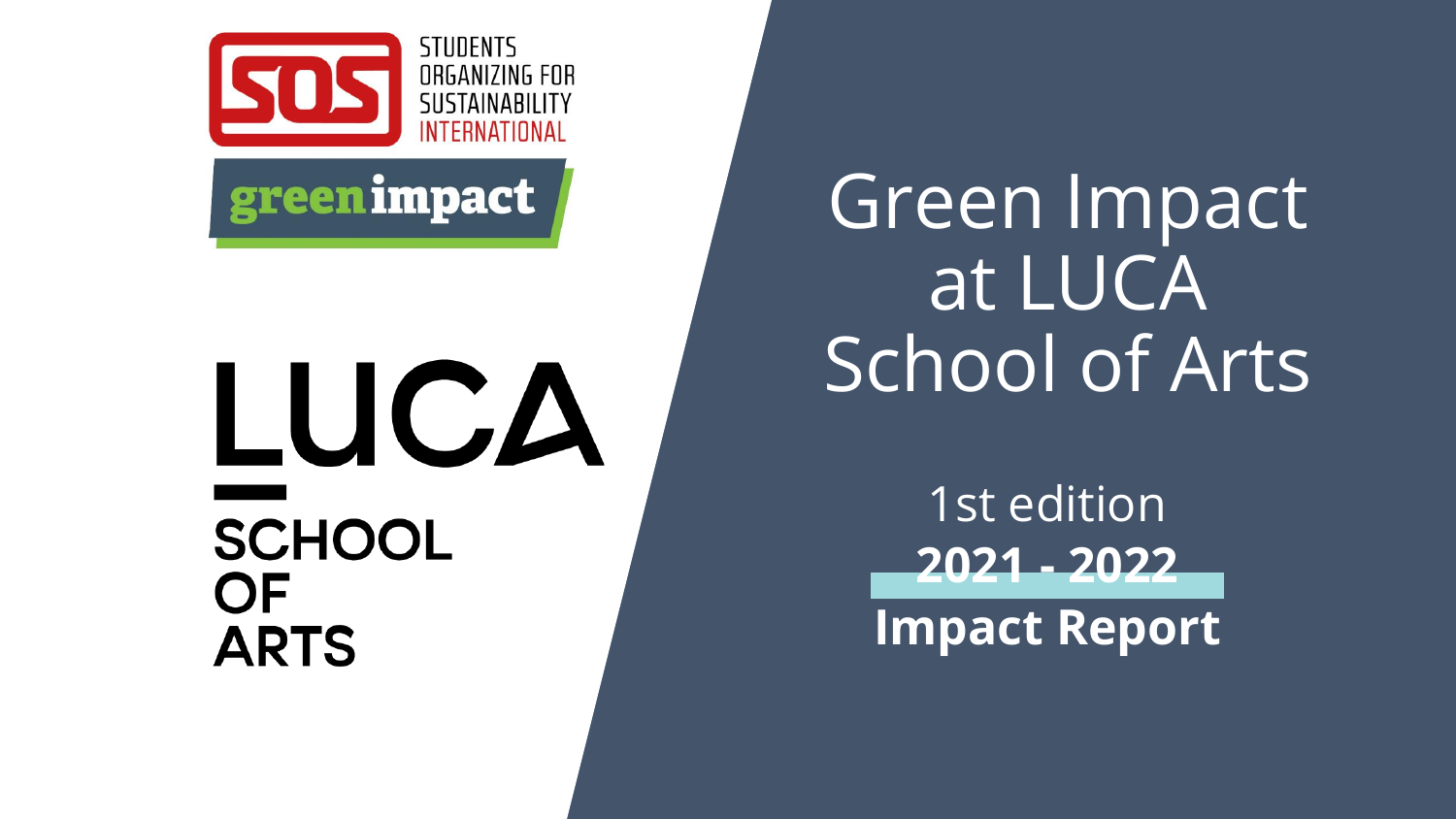### **Green Impact in a nutshell**

LUCA School of Arts is a **Green Impact partner**. Green Impact is a **change and engagement program** that helps people to understand sustainability in the workplace. It encourages staff and students to work in teams and take **concrete actions** around **socio-economic and environmental issues** in their office, lab and home (working) environment.

(UCIIVEI CU DY JOJ-ON), as well as to **Aus** Green Impact was developed by the National Union of Students (NUS) in the United Kingdom **in 2006**. Since then, the program has been a massive success and has spread across **the UK** (delivered by SOS-UK), as well as to **Australia and New Zealand** (delivered by ACTS), **and Belgium, the Netherlands and France** (delivered by SOS International). In 2016, it was recognized with the **UNESCO-Japan Prize** on Education for Sustainable Development.

In 2021, **1003 teams** from **455 organizations** participated in Green Impact, realizing **25.547 actions** and involving **59.126 staff and 740 students**. LUCA School of Arts ran Green Impact for the **first time,** and as the first school of arts worldwide. We are grateful for the energy, motivation and time participants and organizers have put into the program, and of course we are proud of what we have achieved together!

#### **Achievement of all teams at LUCA**

**31** changemakers registered in **6** Impact teams…

of which **23** active participants in **4** teams …

implemented **81** toolkit actions, including…

マンソソソソソソソソン

**60** actions **(=74%)** as the direct result of Green Impact.

The teams won…

**1** silver prize and **3** accreditations. Congratulations!





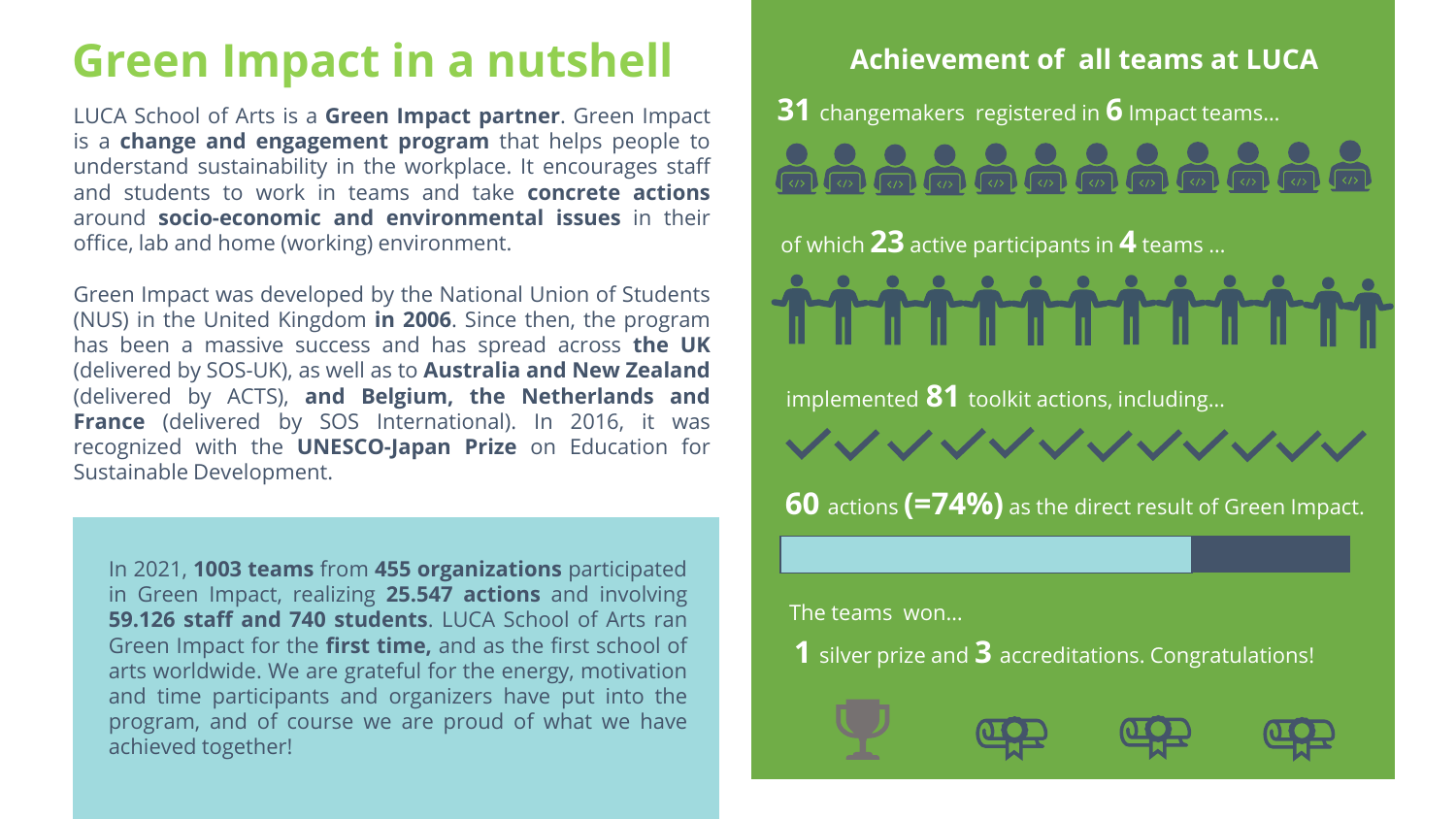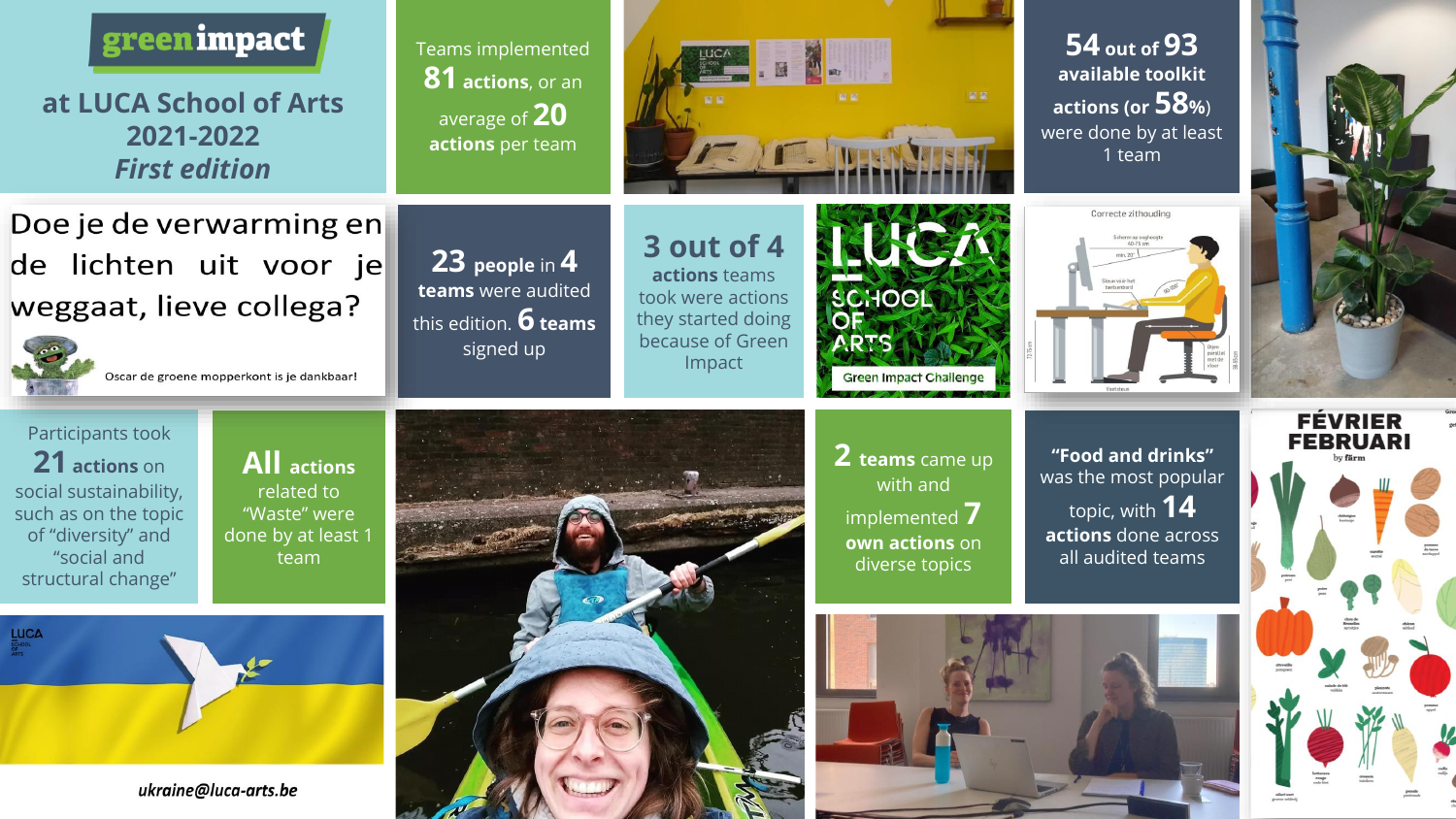**Green Impact encourage staff and students to cocreate a sustainable environment and lifestyle.**

**The program fosters awareness and behavioral change in the workplace and at home.**

### **Impact teams at LUCA in action**

We invited all 5 campuses to form an Impact team and join in Green Impact. The online toolkit offered participants **93 concrete actions, to be implemented** in the **work** and **study place**. Actions were organized according to topic: **Waste**, **Health & Wellbeing**, **Mobility**, **Food & Drinks**, **Diversity**, **Workspace**, **Energy & Water**, **Green**, and **Social & Structural Change**. Every category featured **Quick Wins**, **High Impact Actions** and **Own Actions**.

| Team members inform themselves and others on the subject of artivism and intersectionality.<br><b>FOD008</b><br><b>Total Points</b><br>8<br><b>Comments/Evidence</b><br>How you will be audited<br><b>Further Information</b><br>Criteria<br><b>Not Done</b><br>Done<br>ξ<br>FOD008 - High impact |
|---------------------------------------------------------------------------------------------------------------------------------------------------------------------------------------------------------------------------------------------------------------------------------------------------|
|                                                                                                                                                                                                                                                                                                   |
|                                                                                                                                                                                                                                                                                                   |
| When ordering catering for a meeting or event, the team orders from a sustainable caterer.                                                                                                                                                                                                        |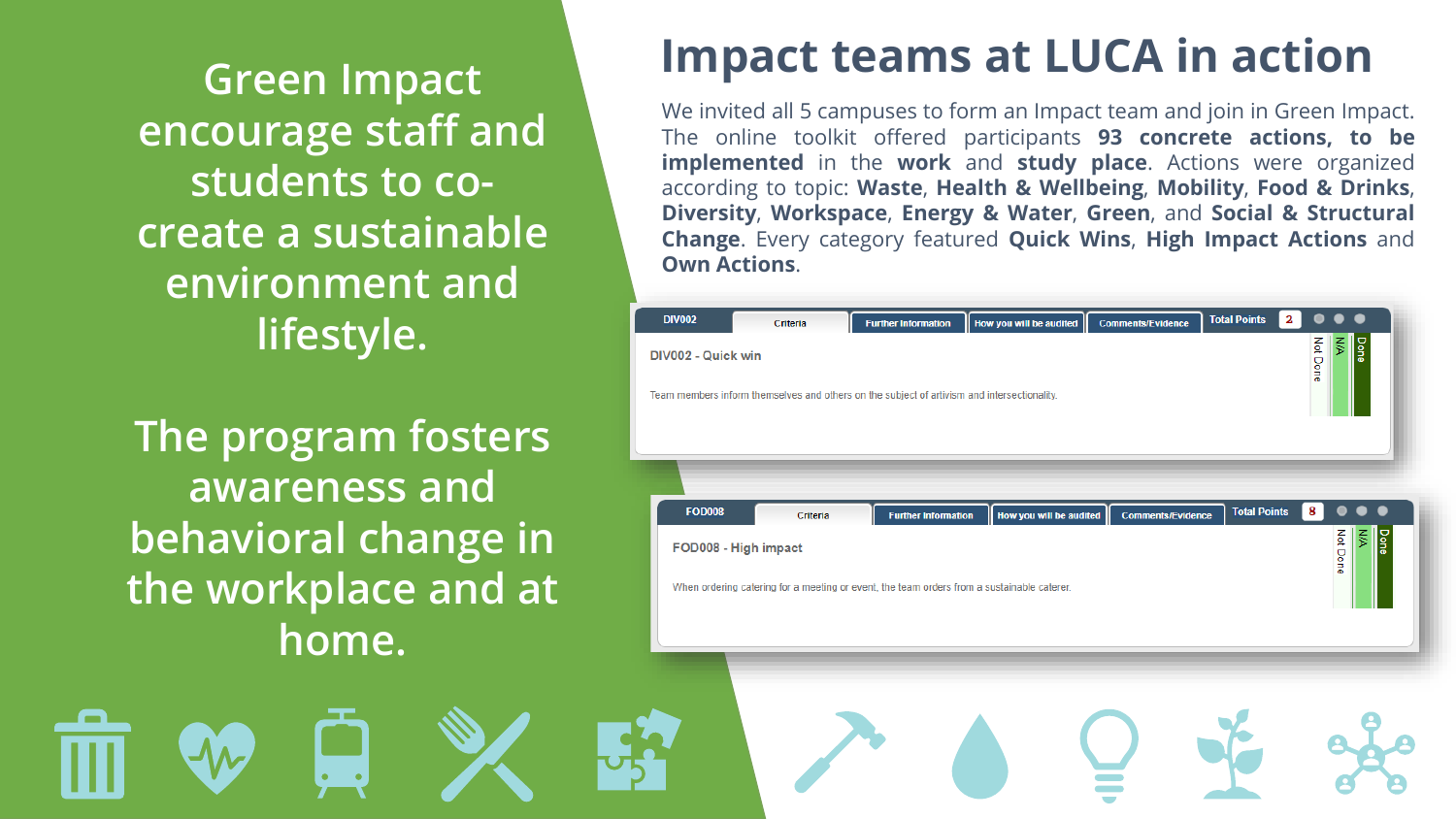### **Green Impact supports sustainable change**

- LUCA is the **first higher education institution for applied sciences** in Belgium, and the first school of arts worldwide to take part in Green Impact.
- For starters, we aimed at setting up an Impact team on every one of LUCA's 5 campuses. Over **31 staff and students** signed up in **6 teams**: Groene Zwartezusters (campus Ghent), Groendienst Narafi (campus Vorst), Oscar (campus Brussels), Green DC (overarching executive committee), Green C-team (campus Genk) and Vriendelijke GROENtjes (campus Leuven).
- **4 out of 6 teams** were actively engaged with the toolkit actions and in support activities. They were audited and received an award.
- As the running time for this edition was rather short (4 months), initial efforts went into **establishing a team** with healthy practices for communication and collaboration. Nevertheless, **over 80 actions** were implemented along the way, varying from 5 to 45 actions per team.
- We noticed that Green Impact reached **staff members** only. Students were not active as participants or auditors. Because teams were location-based (exc. for the overarching team), members had mixed profiles, job functions and backgrounds.
- The toolkit inspired and created awareness. Teams appreciated in particular the **social sustainability** actions. Diversity and social & structural change were popular, in contrast to classic "green" topics such as mobility and energy. Additionally, "workspace" related actions were not implemented.



"We are a group of enthusiastic people who came together because of Green Impact. The toolkit especially made us think and question things. We are proud of the catering and waste actions taken thus far."

– Team Groene Zwartezusters



"As the executive committee, we want to make LUCA's sustainability policy tangible and concrete. We joined Green Impact to be more conscious about the framework in which we shape sustainability as a fundamental value." – Team Green DC



"There is a lot of strength in just doing the little things. Just starting was important. We have been aiming for quick wins, focused on our own campus. We are ready for the second edition to begin!"

– Team Oscar



"Our team consists of a mix of profiles. We have started to structurally notice and mention sustainability issues. We are located in a gorgeous old building which brings along challenges in that regard."

– Team Narafi